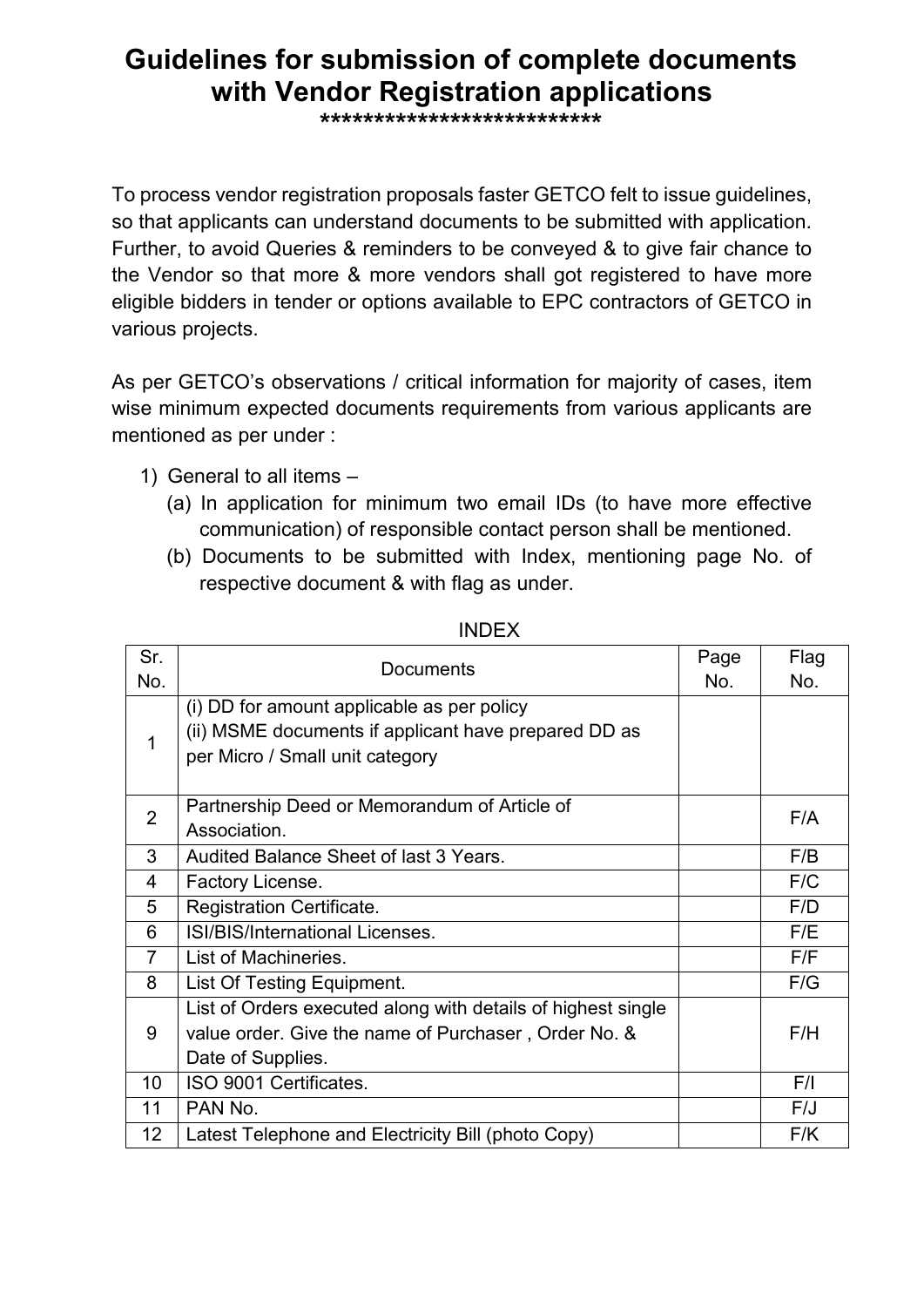| Sr. | <b>Documents</b>                                            | Page | Flag |
|-----|-------------------------------------------------------------|------|------|
| No. |                                                             | No.  | No.  |
| 13  | Type Test Report as per relevant IS for Items to be         |      | F/L  |
|     | registered not older than 5 Years.                          |      |      |
| 14  | Approved Plan of Factory.                                   |      | F/M  |
| 15  | If premises are on Lease base / Rental base, Registered     |      | F/N  |
|     | documents are required.                                     |      |      |
| 16  | Name and Address of all the Partners /Directors.            |      | F/O  |
| 17  | The complete details of Partners / Directors involved in    |      | F/P  |
|     | other Company.                                              |      |      |
| 18  | Declaration form the prospective Vendors that, none of the  |      | F/Q  |
|     | Partners or Directors is either a Partner or on Board of an |      |      |
|     | entity, which is in default to GUVNL or any of its          |      |      |
|     | subsidiaries.                                               |      |      |
| 19  | <b>GST Registration certificate</b>                         |      | F/R  |

- (c) Purchase policy is of 2016 & GST Implemented by Govt. of India in 2017, so GST @ 18 % shall be added in fees mentioned in purchase policy.
- (d) Order executed in any subsidiary company of GUVNL in last two years (if any) shall be attached.
- 2) For VR of steel items (Angle/Channel/Beam/Round/Flat)
	- a) BIS License All endorsements with Annexures issued Notarised copy or Colour scanned copy of original is must.
	- b) Supply Experience To be submitted for last 5 years in format including NAME OF PURCHASER, ORDER NUMBER, DATE OF ORDER, ITEM (ORDER ITEM), QUANTITY along with un-priced order copy. Supply statement to clearly specify if any supply is made directly to utility OR through EPC contractor for Transmission line / sub-station structure OR to communication tower manufacturer.
	- c) To submit modality with support documents for traceability of controlled chemistry raw material with raw material purchase invoices & test reports. Submit format of traceability / records.
	- d) List of all manufacturing facility & all testing facilities at proposed works on company letter head clearly specifying work address.
	- e) QAP to be submitted. In absence of the same, Process Flow chart with rejection process at non-conformity of check to be included.
- 3) For VR of conductor
	- a) BIS License To submit for IS:398 P2. However, IS:398 P5 is must for ACSR Moose.
	- b) Type Test Reports Type Test Report is must to submit for all conductors whose vendor registration is proposed, with clearly specified registration sought works address. For testing laboratory